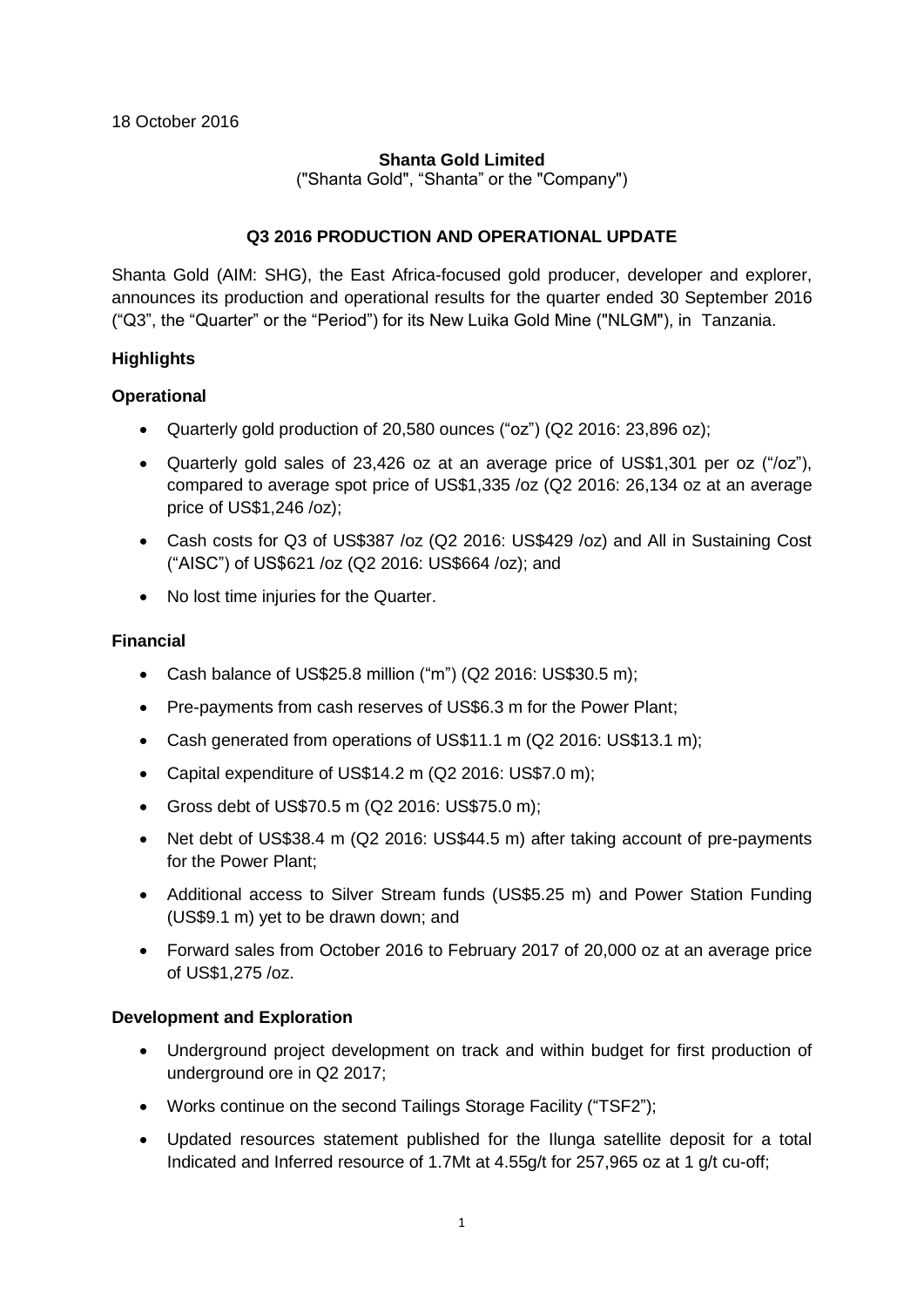- An additional 184,000oz at Ilunga (165,000oz Indicated) being evaluated for additional reserves to add to mine life in a high grade underground operation;
- First stage drilling results at Singida reveal high grade intersections in Gold Tree 2 and Gold Tree 3; and
- Installation of Singida Pilot Mining Project targeting gold production in Q2 2017.

## **Corporate**

- Options being considered for lower cost debt on the Power Station Financing;
- The US\$5.25 m silver stream to close in Q4 when the final registration of the security has been effected.

## **Guidance for 2016**

- Annual production guidance maintained for 2016 of 82,000 87,000 oz;
- Lowered AISC guidance to US\$690 740 /oz, from US\$730 780 /oz; and
- A revised Mine Plan is being generated to incorporate the Elizabeth Hill Reserve and the recently upgraded Ilunga Resource which will extend mine life and is targeted for completion in Q1 2017.

# **Toby Bradbury, Chief Executive Officer, commented:**

*"Q3 has been another solid quarter for Shanta setting the Company up to deliver at the top end of production guidance for the year and once again improving its position on costs with a further reduction in target AISC to US\$690 – 740 /oz, from US\$730 – 780 /oz.*

*On our projects, the underground development progressed well during the quarter and remains on schedule for first ore production in Q2 2017. We are also now actively working on the Ilunga reserve evaluation which we expect to add significant life to New Luika with its additional high grade resources. Outside of New Luika, our advanced stage Singida project delivered exciting drilling results in the quarter and is progressing well towards commissioning the pilot plant in Q2 2017.* 

*On our financial performance, it is very satisfying to see our debt reducing whilst we also*  fund such a significant capital program. This is reflective of the strong cash generative *capacity of our business."*

## **Analyst conference call and presentation**

Shanta Gold will host an analyst conference call and presentation today, 18 October 2016, at 09:30 BST. Participants can access the call by dialling one of the following numbers below approximately 10 minutes prior to the start of the call.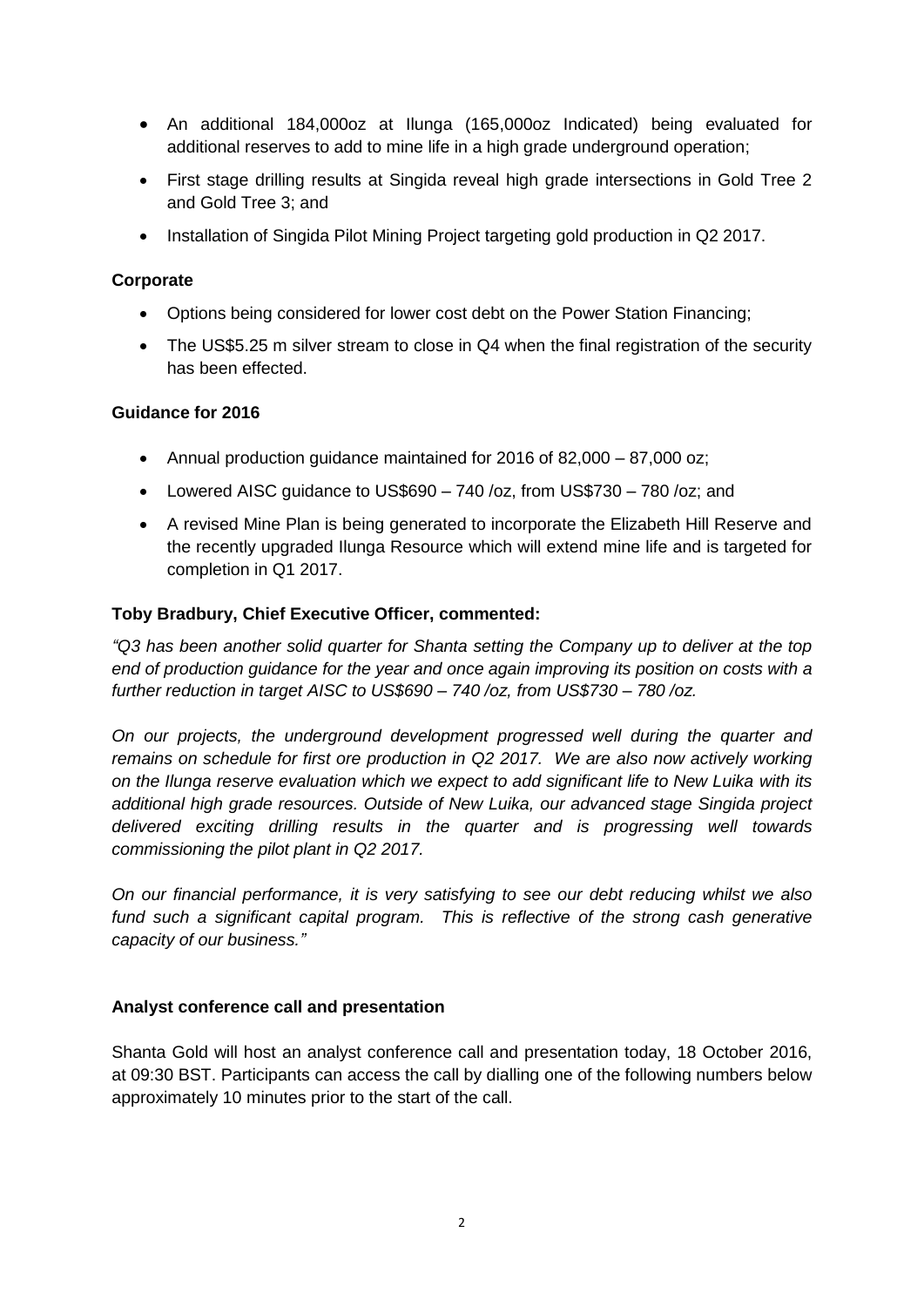UK Toll-Free Number: 0808 237 0030 UK Toll Number: 0203 139 4830 PIN: 82215216

The presentation will be available for download from the Company's website: [www.shantagold.com](http://www.shantagold.com/) or by clicking on the link below:

[http://www.anywhereconference.com?UserAudioMode=DATA&Name=&Conference=13167](http://www.anywhereconference.com/?UserAudioMode=DATA&Name=&Conference=131677798&PIN=82215216) [7798&PIN=82215216](http://www.anywhereconference.com/?UserAudioMode=DATA&Name=&Conference=131677798&PIN=82215216)

A recording of the conference call will subsequently be available on the Company's website.

This announcement is inside information for the purposes of Article 7 of Regulation 596/2014.

### **Enquiries:**

| <b>Shanta Gold Limited</b><br>Toby Bradbury (CEO)<br>Mark Rosslee (CFO) | +255 (0) 22 2601 829  |
|-------------------------------------------------------------------------|-----------------------|
| <b>Nominated Adviser and Broker</b>                                     |                       |
| Peel Hunt LLP<br>Matthew Armitt / Ross Allister / Chris Burrows         | +44 (0) 20 7418 8900  |
| <b>Financial Public Relations</b>                                       |                       |
| <b>Tavistock</b><br>Jos Simson / Emily Fenton / Barney Hayward          | +44 (0) 20 79 20 3150 |

## **About Shanta Gold**

Shanta Gold is an East Africa-focused gold producer, developer and explorer. It currently has defined ore resources on the New Luika and Singida projects in Tanzania and holds exploration licences over a number of additional properties in the country. Shanta's flagship New Luika Gold Mine commenced production in 2012 and produced 81,873 ounces in 2015. The Company is admitted to trading on London's AIM and has approximately 583 million shares in issue.

For further information please visit: [www.shantagold.com.](http://www.shantagold.com/)

# **Operational**

#### Production Summary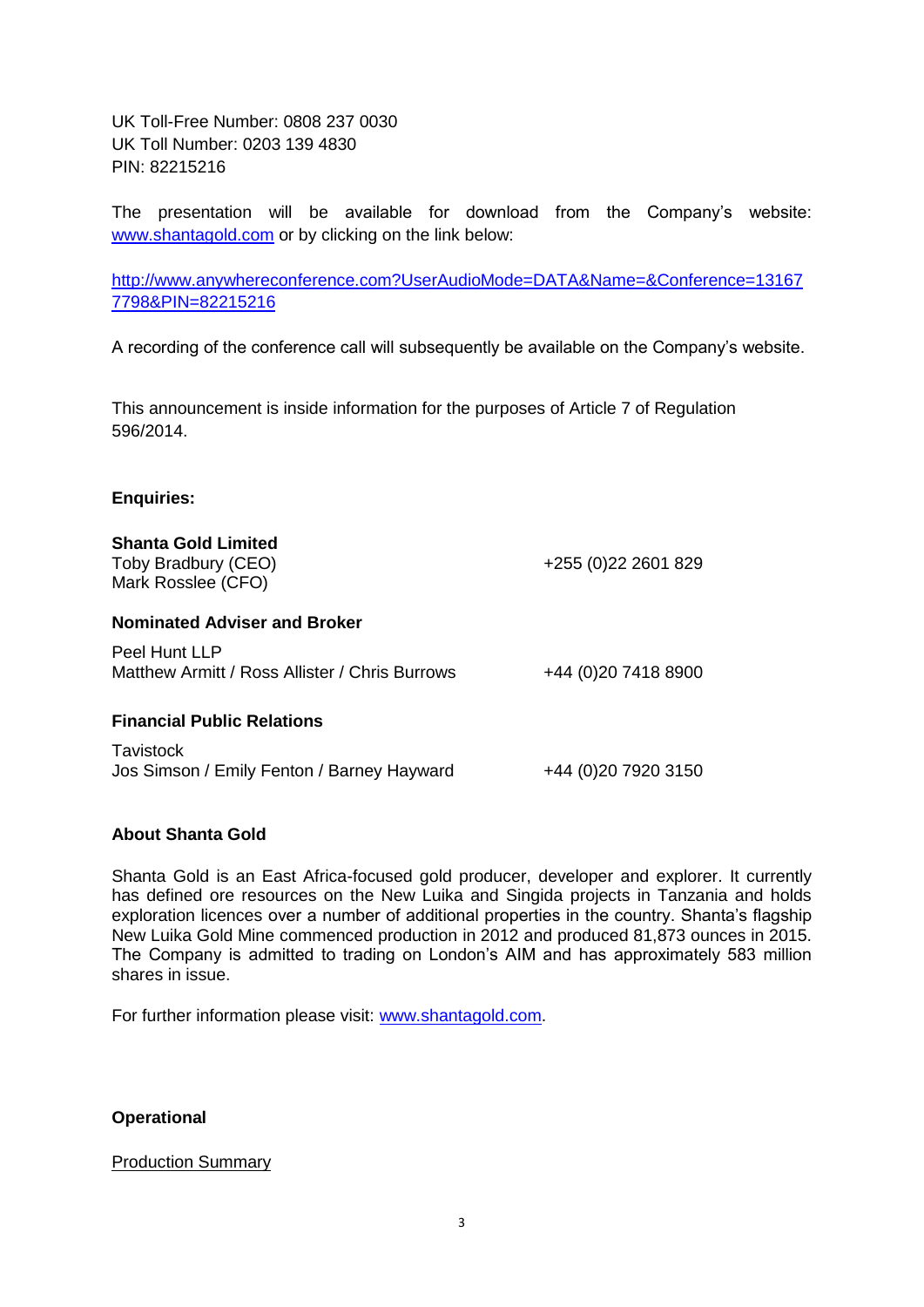|                                                                         | Q3 2016 | Q2 2016 | Q1 2016 | Q4 2015 |
|-------------------------------------------------------------------------|---------|---------|---------|---------|
| Tonnes ore milled                                                       | 144,930 | 151,698 | 149,128 | 155,622 |
| Grade (g/t)                                                             | 4.90    | 5.48    | 5.69    | 6.50    |
| Recovery (%)                                                            | 90.2    | 89.5    | 89.3    | 89.5    |
| Gold (oz)                                                               |         |         |         |         |
| Production                                                              | 20,580  | 23,896  | 24,341  | 29,139  |
| <b>Sales</b>                                                            | 23,426  | 26,134  | 21,486  | 29,228  |
| Silver production( $oz$ ) <sup>1</sup><br>Realised gold price<br>(US\$) | 30,381  | 36,316  | 35,144  | 39,153  |
|                                                                         | 1,301   | 1,246   | 1,132   | 1,087   |

*1. Note that the full production figures included pending closure of the silver stream.*

Shanta has had another robust quarter of operational performance that places the Company to deliver at the upper end of its production guidance of 82-87,000 oz for the year. The slight reduction in gold production was anticipated and as reported at the end of H1 which had benefited from an acceleration of the mining program with earlier access to higher grade ore.

Lower production in Q3 also brought into account planned maintenance on the mills which were stood down for a total of 3.5 days. The ROM stockpile at the end of September stood at 159,000 tonnes at an average grade of 5.41 g/t for a contained 27,600 oz. The ROM stocks have been established as part of the accelerated mining program and in anticipation of the transition to underground production in Q2 2017.

During the quarter, mining was completed in the Bauhinia Creek Pit following the completion of surface mining at Luika in June. A new pit was established at the Ilunga satellite deposit and production commenced in July. Ilunga will provide an average of 20,000 tonnes of ore per month for the next 10 months. Additional material will be sourced from the established pit at Jamhuri as required.

Given the change in surface mining that has occurred at New Luika, the mining contract with BC Mining, centred around the Bauhinia Creek and Luika Pits, was terminated during the quarter. This was in favour of a plant hire agreement with BC Mining that provides greater flexibility as New Luika mines its surface satellite deposits. BC Mining has been associated with New Luika since 2009.

## Underground Project

The underground development at Bauhinia Creek continues on budget and on schedule, with production of high grade ore due in Q2 2017.

The surface infrastructure is largely all in place and the focus is on development of the decline. Development equipment on site now comprises two twin boom jumbos, two 50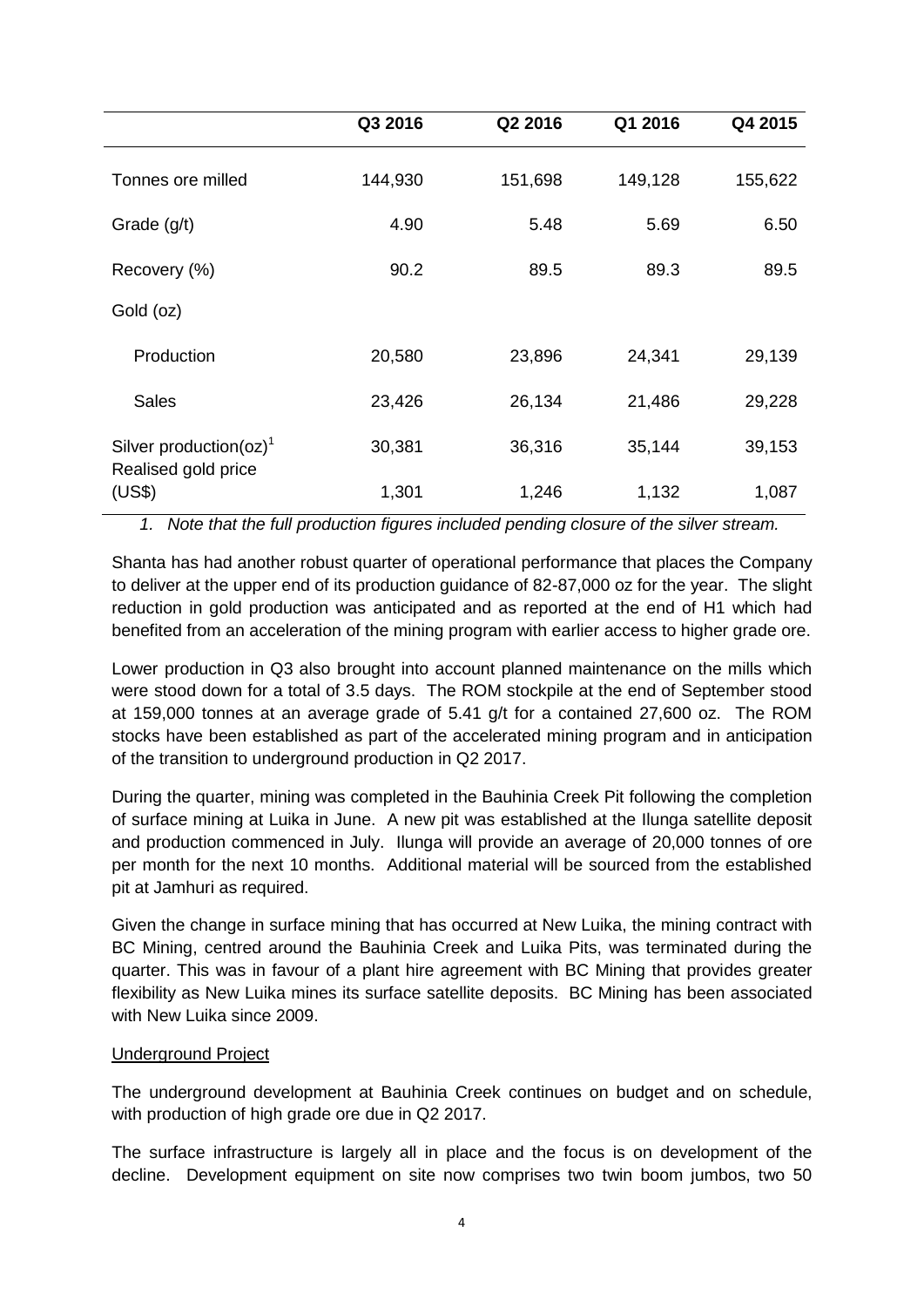tonne trucks, two loaders and associated ancillary machines and vehicles. All the equipment is new which is having a favourable impact on availabilities and costs. 80 people have now been employed with all the senior roles filled. There are just three expatriates (Underground Manager, Electrical Engineer and Drill Rig Operator Trainer) thus reflecting a 96% local workforce.

As at the end of September, the Bauhinia Creek decline had advanced 270 metres, the turn out and cross drive to Luika had advanced 79 metres and there was a further 53 metres of non-decline development for a total of 402 metres. This is slightly ahead of the schedule. There are no material issues with ground conditions.

During Q4, raise boring of the first pair of ventilation shafts for the Bauhinia Creek underground mine will commence for which the surface platforms have already been established.

### Major Projects

Construction of TSF2 continues with all essential earthworks scheduled to be completed before the arrival of the rainy season in November. Commissioning is likely to be in Q1 2017 which has no bearing on our capacity to continue operations.

The delivery to site of the 6 new HFO powered generator sets is expected early in Q4 2016 with foundations and bench testing already completed. Commissioning of these new units is as scheduled for Q1 2017 and will save around 20% of unit costs for electrical power.

### Safety, Health and Environment

Safety, Health and Environmental issues remain an ongoing priority for Shanta with zero lost time injuries or environmental incidents in the Quarter.

## **Financial**

A total of 23,426 oz of gold was sold at an average price of US\$1,301 /oz vs an average spot price of US\$1,335/oz for the Quarter. As of 14 October 2016, the Company had sold forward 20,000 oz to February 2017 at an average price of US\$1,275 /oz. Shanta's hedging policy is aimed at securing cashflow in a year of major capital and debt servicing commitments.

Shanta produced strong unit cost performance in Q3 2016 predominantly as a result of continued cost efficiencies. Cash cost per ounce amounted to US\$387 /oz (Q2 2016: US\$429 /oz) and AISC amounted to US\$621 /oz (Q2 2016: US\$664 /oz). The first nine months of 2016 has benefited from an accelerated mining program in a below average strip ratio environment which has reduced the fixed cost component of mining and enabled very beneficial cash costs to be achieved. With the completion of Luika Pit in June and Bauhinia Creek Pit in September, together with the revised mining contract, the Company expects cash costs to remain low despite a lower ounce production profile for the remainder of the year. Consequently, cost guidance for the year has been revised down to US\$690 – 740 /oz.

A further investment was made in working capital in the quarter receivables and prepayments for underground and power project capital items (US\$5.0 m). During the Period there was an overall US\$0.7 m increase in working capital (Q2 2016: US\$13.4 m),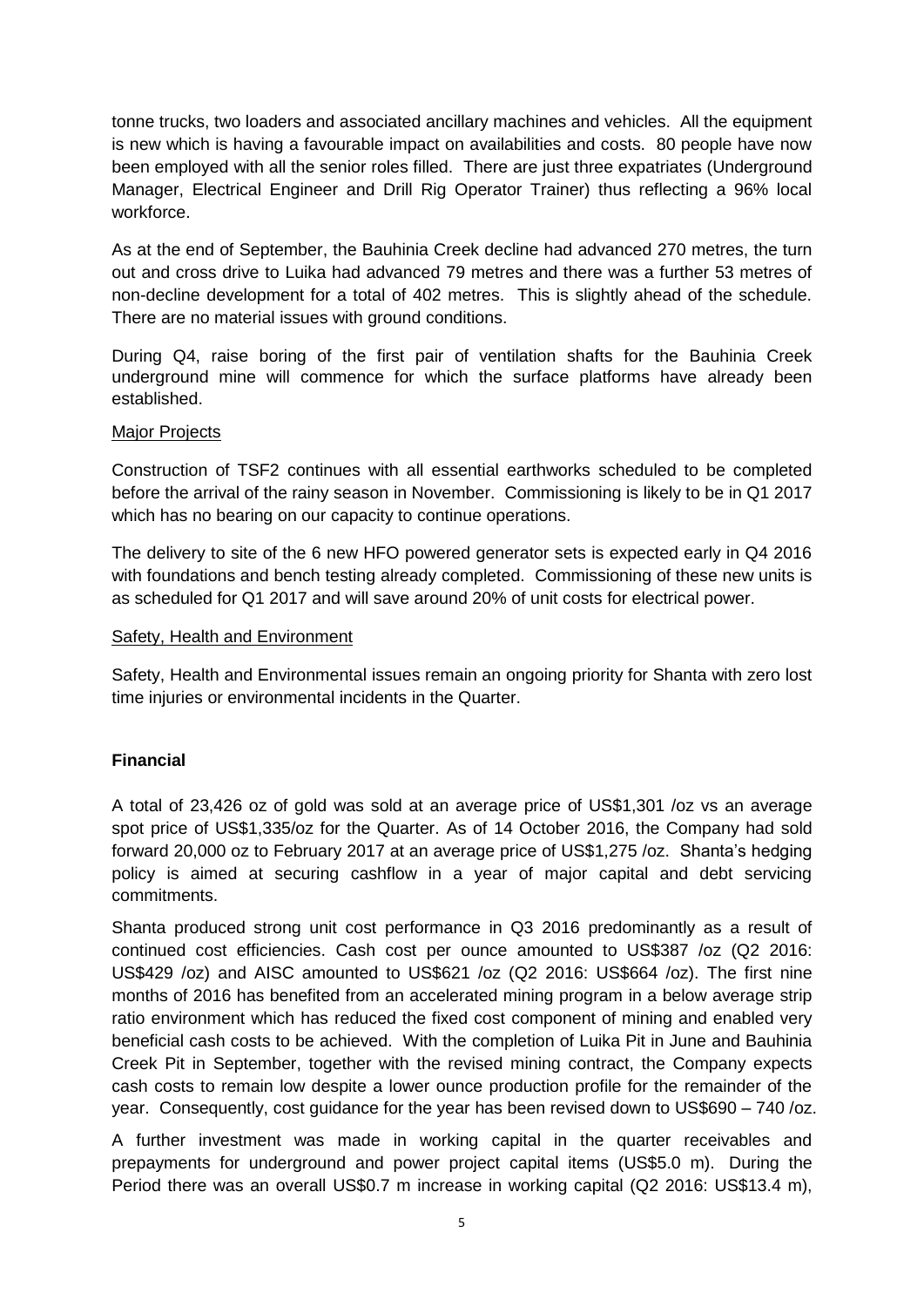importantly cash generated from operations before working capital for the Period was US\$11.1 m (Q2 2016: US\$13.1 m). Capital expenditure was US\$14.2 m (Q2: US\$7.0 m). This was made up of: UG mining equipment (US\$7.8 m); capitalised deferred stripping at Ilunga Pit (US\$1.9 m); TSF2 (US\$1.3 m); Singida, including exploration (US\$0.9 m); and Luika River Dam (US\$0.4 m)

The Company's cash balance at the Quarter end was US\$25.8 m (Q2: US\$30.5 m). Gross debt decreased to US\$70.5 m (Q2 2016: US\$75.0 m) after commencement of the repayment of the Investec facility while net debt, after taking account of US\$6.34 m cash prepayments for the power plant, reduced to US\$38.4 m (Q2 2016: US\$44.5 m). Importantly, the silver stream proceeds which have yet to be received (US\$5.25 m) are awaiting final registration of security. The loan for the power plant of US\$9.1 m has yet to be drawn down although it is included in the gross debt. Funding for the power plant has thus far been made from internal cash resources (as above) backed up by a letter of credit. The Company is using this opportunity to source lower cost finance.

The Company continues to identify and implement efficiency improvements across the entire business as well as improving its performance management reporting and business process optimisation. These changes serve two key purposes including cost savings and risk mitigation against operational or financial inefficiencies. Separately, capital programmes are continuously reviewed to test for on-going requirement, potential alternatives and efficiency opportunities.

## **Exploration and Development**

As advised in the Base Case Mine Plan in September 2015, at New Luika, 514,000 oz of resources sit outside the mine plan and further drilling programs are planned to generate replacement and expansion oz as part of the business strategy. A revised Mine Plan is being generated to incorporate the Elizabeth Hill Reserve and the recently upgraded Ilunga Resource which will extend mine life and is targeted for completion in Q1 2017.

During the quarter, a resource update was announced for the Ilunga deposit based on drilling conducted in H1 2016 which added a net increase in total resources of 184,000 oz (at 1 g/t cut off) of which 165,000 oz is in the indicated category. These are ounces over and above the 514,000 oz that sit outside the mine plan.

The Ilunga deposit is a high priority opportunity and is now in the process of mine design to create a reserve which is expected to significantly extend the life of New Luika with its high grade resources.

Further work will continue at Luika within the mining licence and in the surrounding Prospecting Licences held by the Company. To assist in the process of target generation, the Company arranged for a Lidar and Hyperspectral survey over 700km<sup>2</sup> of its tenements in the Lupa gold field for which the data has just been received.

Singida is now gaining greater traction on the back of stable operations and cashflow at New Luika. A pilot plant is planned to take advantage of the existing mining licence at Singida. In